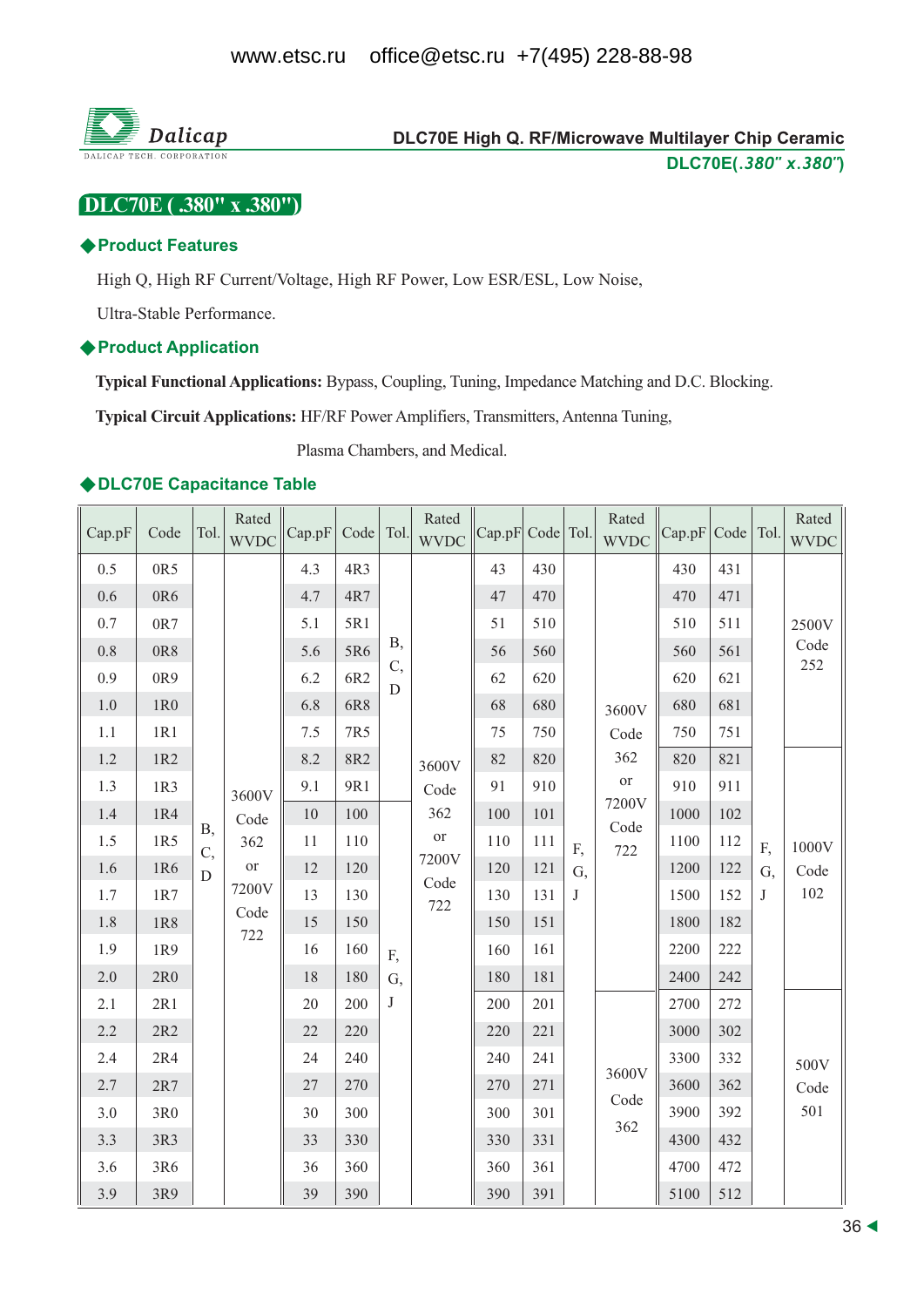

| -<br>Code                      |                                                                        |                                          |                                                                                                                                        |                              |                                        |               |                                       |
|--------------------------------|------------------------------------------------------------------------|------------------------------------------|----------------------------------------------------------------------------------------------------------------------------------------|------------------------------|----------------------------------------|---------------|---------------------------------------|
| $\mathbf{r}$<br>erance<br>Tole | $\overline{\phantom{0}}$<br>$\Lambda$ $\epsilon$<br>$\perp$ 0.00 $\mu$ | $\overline{\phantom{0}}$<br>$\pm 0.1$ pr | <b>The Contract of the Contract of the Contract of the Contract of the Contract of the Contract of the Contract o</b><br>$\pm 0.25$ pF | $\mathbf{r}$<br>$\pm 0.5$ pF | 10<br>$\overline{\phantom{0}}$<br>$-1$ | $+2%$<br>$-2$ | 50/<br>-<br>$ \sim$ $\prime$ $\prime$ |

Note: Tolerance of  $\pm 0.02pF$  is a possibility. Please contact Dalicap

#### ◆ DLC70E Capacitor Dimensions

unit:inch(millimeter)

|            |             |               |                                 | <b>Capacitor Dimensions</b> |                |                | <b>Lead Dimensions</b> | Plated                                       |                                               |                                     |
|------------|-------------|---------------|---------------------------------|-----------------------------|----------------|----------------|------------------------|----------------------------------------------|-----------------------------------------------|-------------------------------------|
| Series     | Term.       | Type/Outlines | Length                          | Width                       | Thick.         | Overlap        | Length                 | Width                                        | Thickness                                     |                                     |
|            | Code        |               | (Lc)                            | (W <sub>c</sub> )           | (Tc)           | (B)            | $(L_L)$                | $(W_L)$                                      | $(T_L)$                                       | Material                            |
| <b>70E</b> | W           |               | $.380 + .015$<br>to $-.010$     | .380<br>$\pm .010$          | .170<br>(4.32) | .063<br>(1.60) |                        |                                              |                                               | 100% Sn<br>over Nickel<br>Plating   |
|            | $\mathbf L$ | Chip          | $(9.65 + 0.38)$<br>to $-0.25$ ) | (9.65)<br>$\pm 0.25$ )      | max            | max            |                        |                                              |                                               | 90 Sn10Pb<br>over Nickel<br>Plating |
| <b>70E</b> | <b>MS</b>   | Microstrip    |                                 |                             |                |                | .750<br>(19.05)        | .350<br>士                                    | .008<br>士                                     |                                     |
| <b>70E</b> | AR          | Axial Ribbon  | .380<br>$+.015$ to              | .380<br>$\pm .010$          | .177<br>(4.50) |                | min                    | .010<br>(8.89)<br>$\pm 0.25$ )               | .001<br>(0.20)<br>$\pm 0.025$ )               |                                     |
| <b>70E</b> | RR          | Radial Ribbon | $-.010$<br>(9.65)<br>$+0.38$ to | $(9.65 \pm$<br>0.25)        | max            |                | .354<br>(9.00)<br>min  | .118<br>$\pm .005$<br>(3.00)<br>$\pm 0.13$ ) | .012<br>$\pm .001$<br>(0.30)<br>$\pm 0.025$ ) | Silver-<br>plated<br>Copper         |
| <b>70E</b> | <b>RW</b>   | Radial Wire   | $-0.25$ )                       |                             |                |                | .709<br>(18.00)<br>min |                                              | Dia.=. $031 \pm 004$                          |                                     |
| <b>70E</b> | AW          | Axial Wire    |                                 |                             |                |                | .906<br>(23.00)<br>min |                                              | $(0.80 \pm 0.10)$                             |                                     |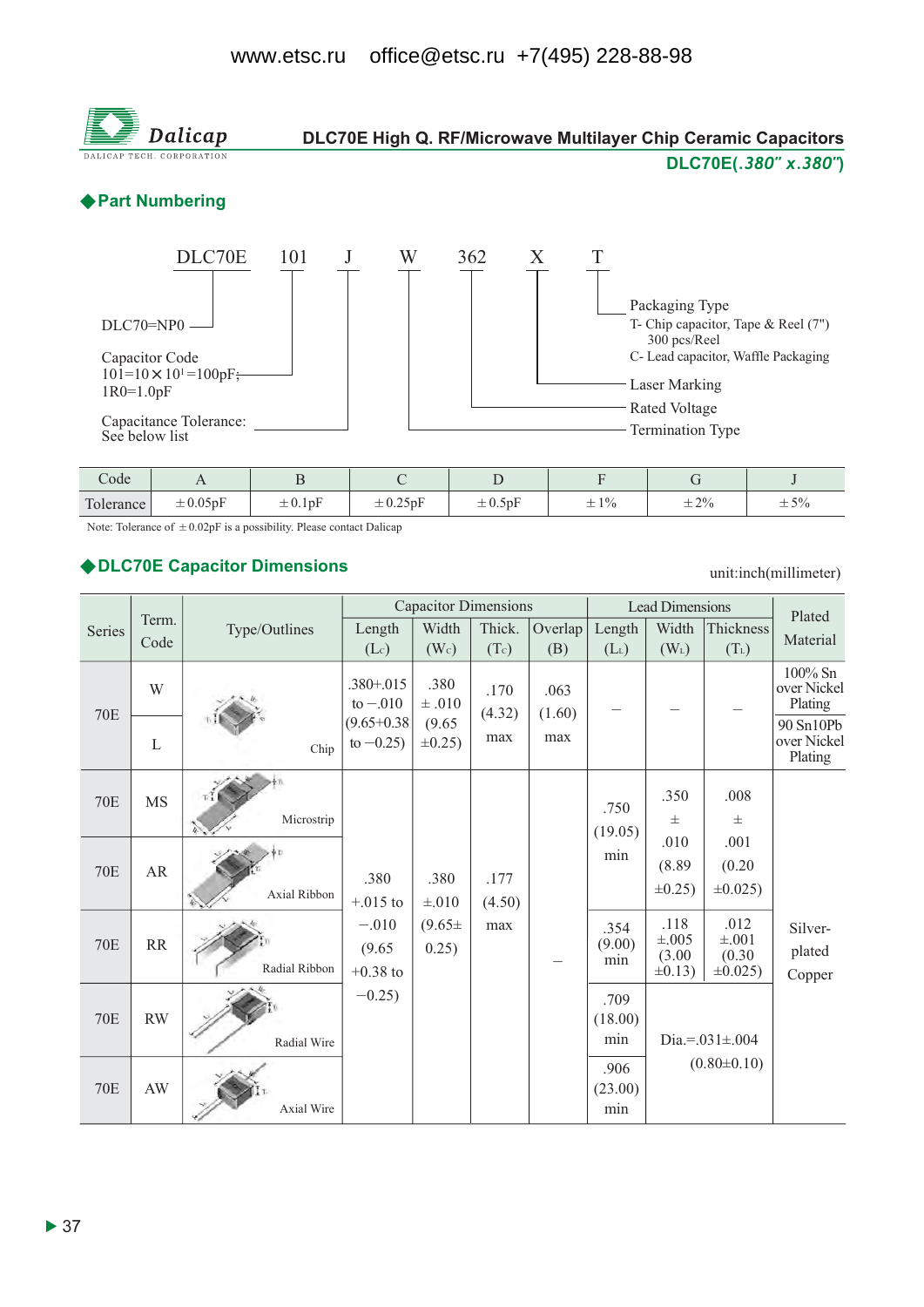

# DLC70E High Q. RF/Microwave Multilayer Chip Ceramic DLC70E(.380" x.380")

# ◆ DLC70E Capacitor Dimensions

#### unit:inch(millimeter)

|            |               |                                |                                                                | <b>Capacitor Dimensions</b>                  |                       |                       | <b>Lead Dimensions</b> | Plated                                     |                                               |                                                               |
|------------|---------------|--------------------------------|----------------------------------------------------------------|----------------------------------------------|-----------------------|-----------------------|------------------------|--------------------------------------------|-----------------------------------------------|---------------------------------------------------------------|
| Series     | Term.<br>Code | Type/Outlines                  | Length                                                         | Width                                        | Thick.                | Overlap               | Length                 | Width                                      | Thickness                                     | Material                                                      |
|            |               |                                | $(L_c)$                                                        | (W <sub>c</sub> )                            | (Tc)                  | (B)                   | $(L_L)$                | $(W_L)$                                    | $(T_L)$                                       |                                                               |
| <b>70E</b> | $\, {\bf P}$  | Chip<br>$(Non-Mag)$            | $.380 + .015$<br>to $-.010$<br>$(9.65 + 0.38)$<br>to $-0.25$ ) | .380<br>$\pm .010$<br>(9.65)<br>$\pm 0.25$ ) | .170<br>(4.32)<br>max | .063<br>(1.60)<br>max |                        |                                            |                                               | 100% Sn<br>over Copper<br>Plating<br><b>RoHS</b><br>Compliant |
| <b>70E</b> | <b>MN</b>     | Microstrip<br>(Non-Mag)        |                                                                |                                              |                       |                       | .750<br>(19.05)        | .350<br>$\pm$                              | .008<br>$\pm$                                 |                                                               |
| <b>70E</b> | AN            | Axial Ribbon<br>(Non-Mag)      | .380<br>$+.015$ to                                             | .380<br>$\pm .010$                           | .177<br>(4.50)        |                       | min                    | .010<br>(8.89)<br>$\pm 0.25$               | .001<br>(0.20)<br>$\pm 0.025$ )               |                                                               |
| <b>70E</b> | <b>FN</b>     | Radial Ribbon<br>(Non-Mag)     | $-.010$<br>(9.65)<br>$+0.38$ to                                | $(9.65 \pm$<br>0.25)                         | max                   |                       | .354<br>(9.00)<br>min  | .118<br>$\pm .005$<br>(3.00)<br>$\pm 0.13$ | .012<br>$\pm .001$<br>(0.30)<br>$\pm 0.025$ ) | Silver-<br>plated<br>Copper                                   |
| <b>70E</b> | <b>RN</b>     | Radial Wire<br>(Non-Mag)       | $-0.25$ )                                                      |                                              |                       |                       | .709<br>(18.00)<br>min |                                            | Dia.=. $031 \pm .004$                         |                                                               |
| <b>70E</b> | <b>BN</b>     | <b>Axial Wire</b><br>(Non-Mag) |                                                                |                                              |                       |                       | .906<br>(23.00)<br>min |                                            | $(0.80 \pm 0.10)$                             |                                                               |

### ◆ Tape & Reel Specifications

| Orientation | EIA  | $\rm{A}0^-$ | $_{\rm B0}$ | K0   | W     | P <sub>0</sub> | P <sub>1</sub> | $\Gamma$ |      | $Qty$ /reel | Tape<br>Material |
|-------------|------|-------------|-------------|------|-------|----------------|----------------|----------|------|-------------|------------------|
| Horizontal  | 3838 | 10.10       | 10.10       | 3.30 | 16.00 | 4.00           | 16.00          | 0.30     | 7.50 | 300         | Plastic          |

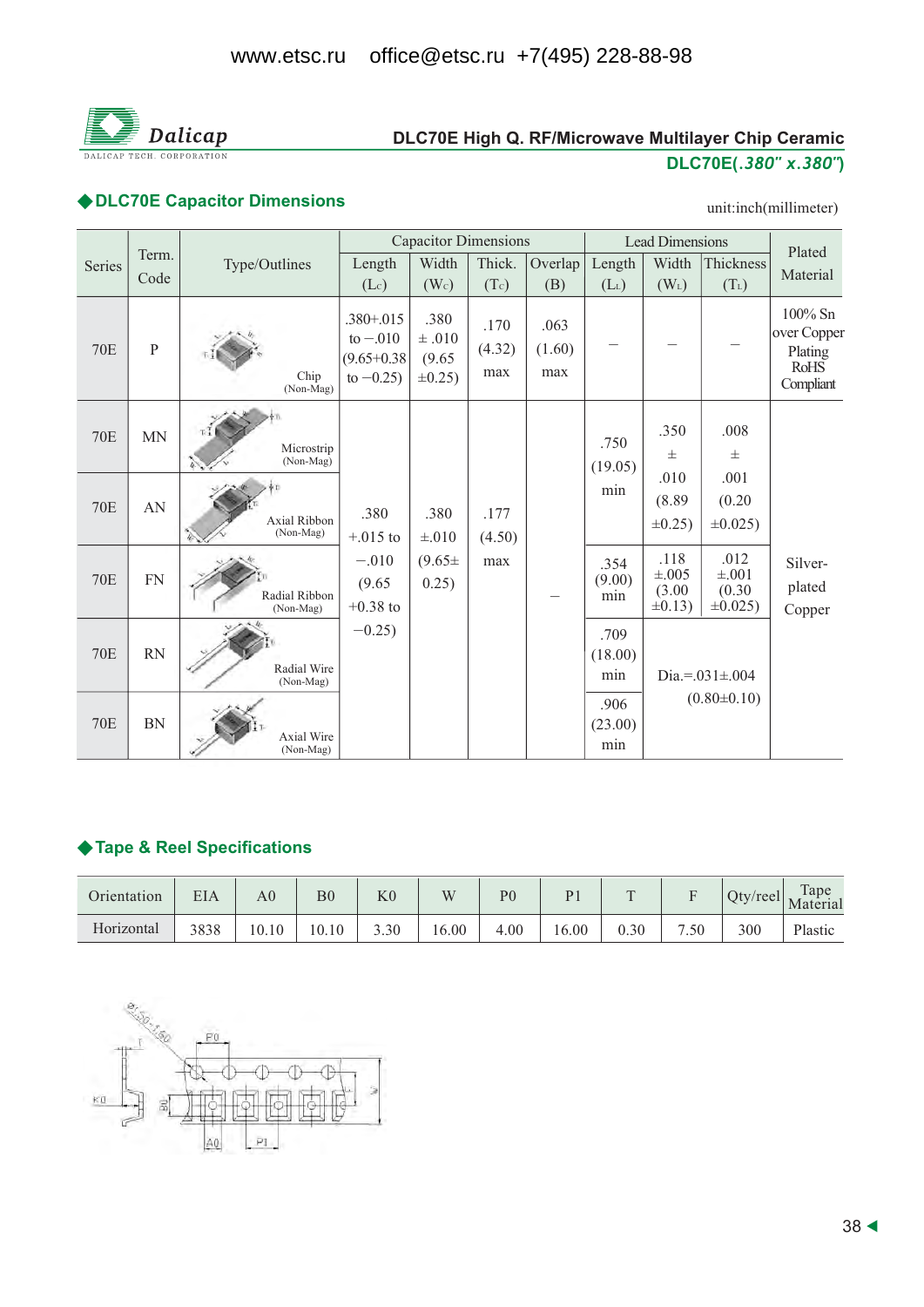

# DLC70E High Q. RF/Microwave Multilayer Chip Ceramic Capacitors DLC70E(.380" x.380")

# **◆ Performance**

| Item                                  | Specifications                                                                                                                                                                                                        |
|---------------------------------------|-----------------------------------------------------------------------------------------------------------------------------------------------------------------------------------------------------------------------|
| Quality Factor (Q)                    | Greater than 10,000 at 1 MHz.                                                                                                                                                                                         |
| Insulation Resistance (IR)            | Test Voltage: 500V<br>$105$ Megohms min. @ +25 $\rm{^{\circ}C}$ at rated WVDC.                                                                                                                                        |
|                                       | $104$ Megohms min. $\omega$ +125°C at rated WVDC.                                                                                                                                                                     |
| Rated Voltage                         | See Rated Voltage Table                                                                                                                                                                                               |
| Dielectric Withstanding Voltage (DWV) | 250% of Rated Voltage for 5 seconds, Rated Voltage $\leq 500$ VDC<br>150% of Rated Voltage for 5 seconds, $500$ VDC $<$ Rated Voltage $\leq 1250$ VDC<br>120% of Rated Voltage for 5 seconds, Rated Voltage > 1250VDC |
| <b>Operating Temperature Range</b>    | $-55^{\circ}$ C to $+200^{\circ}$ C                                                                                                                                                                                   |
| TemperatureCoefficient (TC)           | $0 \pm 30$ ppm/°C (-55°C to +125°C)                                                                                                                                                                                   |
| Capacitance Drift                     | $\pm$ 0.02% or $\pm$ 0.02pF, whichever is greater.                                                                                                                                                                    |
| Piezoelectric Effects                 | None                                                                                                                                                                                                                  |
| <b>Termination Type</b>               | See Termination Type Table                                                                                                                                                                                            |

Capacitors are designed and manufactured to meet the requirements of MIL-PRF-55681 and MIL-PRF-123.

# ◆ Environmental Tests

| Item                       | Specifications                                                                                                                                 | Method                                                                                                                                                                                                                                                              |
|----------------------------|------------------------------------------------------------------------------------------------------------------------------------------------|---------------------------------------------------------------------------------------------------------------------------------------------------------------------------------------------------------------------------------------------------------------------|
| Thermal<br><b>Shock</b>    | DWV: the initial value<br>IR: Shall not be less than $30\%$<br>of the initial value<br>Capacitance change:                                     | MIL-STD-202, Method 107, Condition A.<br>At the maximum rated temperature $(.55^{\circ}\text{C}$ and $125^{\circ}\text{C}$ ) stay 30 minutes.<br>The time of removing shall not be more than 3 minutes.<br>Perform the five cycles.                                 |
| Moisture<br>Resistance     | no more than $0.5\%$ or $0.5pF$ .<br>whichever is greater.                                                                                     | MIL-STD-202, Method 106.                                                                                                                                                                                                                                            |
| Humidity<br>(steady state) | DWV: the initial value<br>IR: the initial value<br>Capacitance change:<br>no more than 0.3% or 0.3pF.<br>whichever is greater.                 | MIL-STD-202, Method 103, Condition A, with 1.5 Volts D.C.<br>applied while subjected to an environment of $85^{\circ}$ C with $85\%$<br>relative humidity for 240 hours minimum.                                                                                    |
| Life                       | IR: Shall not be less than $30\%$<br>of the initial value<br>Capacitance change:<br>no more than $2.0\%$ or $0.5pF$ .<br>whichever is greater. | MIL-STD-202, Method 108, for 2000 hours, at 125°C.<br>200% of Rated Voltage for Capacitors, Rated Voltage $\leq 500$ VDC<br>120% of Rated Voltage for Capacitors, 500VDC < Rated Voltage ≤ 1250VDC<br>100% of Rated Voltage for Capacitors, Rated Voltage > 1250VDC |